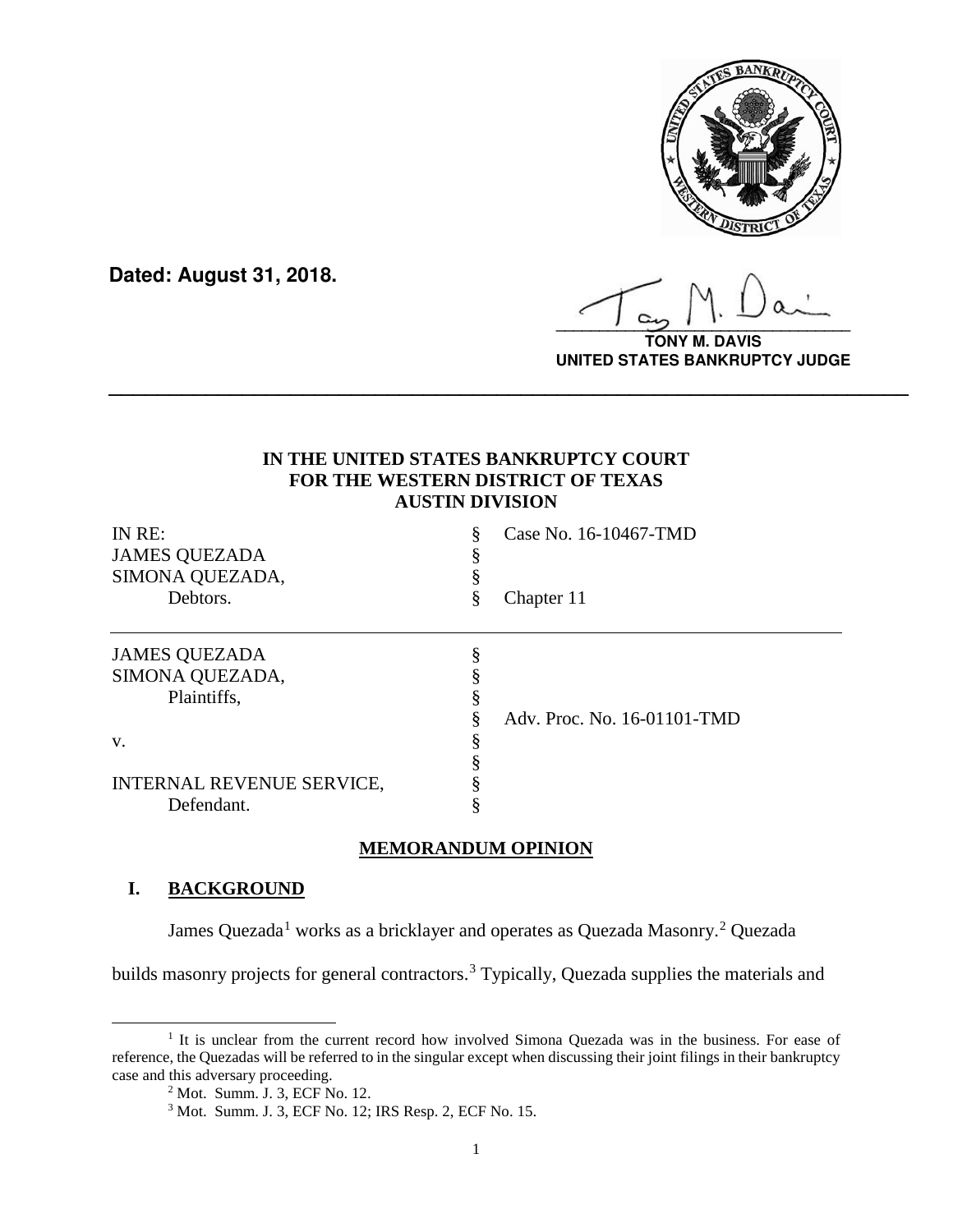hires contract laborers and subcontractors to perform the labor.<sup>[4](#page-1-0)</sup> From 2005-2008, Quezada filed tax returns, which included Form 1099-Misc., where he reported payments made to subcontractors.<sup>[5](#page-1-1)</sup> Quezada also claimed deductions for these payments on his Form 1040 "Individual Income Tax Return" for each of these years.<sup>[6](#page-1-2)</sup> Although the IRS challenges only tax years 2005-2008, Quezada says he made similar filings, claiming similar deductions, for several years both before 2005 and after 2008.<sup>[7](#page-1-3)</sup>

In September 2006, the IRS sent a notice to Quezada that his 2005 Form 1099 had missing or incorrect TINs.<sup>[8](#page-1-4)</sup> The notice also informed Quezada that if he had missing or incorrect TINs, he had to start backup withholding.<sup>[9](#page-1-5)</sup> But the notice also told Quezada that if his records had the correct TINs and he simply submitted the wrong information on Form 1099, he did not have to do anything.<sup>[10](#page-1-6)</sup> The IRS sent the same notice out in 2007 and twice in 2009 about Quezada's later Forms 1099.[11](#page-1-7)

In September 2008, the IRS began to examine Quezada's 2005 backup withholding liability for the subcontractors.<sup>[12](#page-1-8)</sup> Three years later, it began to examine Quezada's withholding liability for 2006-2008.<sup>[13](#page-1-9)</sup> Over two years after that, in December 2013, the IRS Appeals Officer reported the results of these examinations in an Appeals Transmittal and Case Memo. In this memo, he recommended that the IRS assess<sup>[14](#page-1-10)</sup> over \$600,000, together with almost \$300,000 of related penalties, because Quezada did not file Form 945 to report backup withholding or pay

<span id="page-1-0"></span> <sup>4</sup> Mot. Summ. J. 3, ECF No. 12; IRS Resp. 2, ECF No. 15.

<span id="page-1-1"></span><sup>5</sup> Mot. Summ. J. 3, ECF No. 12; IRS Resp. 2-3, ECF No. 15.

<span id="page-1-2"></span><sup>&</sup>lt;sup>6</sup> Mot. Summ. J., Ex. P at 3-4, ECF No. 12-17.

<sup>7</sup> Mot. Summ. J. 3, ECF No. 12.

<span id="page-1-4"></span><span id="page-1-3"></span><sup>8</sup> IRS Ex. 9.

<span id="page-1-5"></span><sup>9</sup> IRS Ex. 9.

<span id="page-1-7"></span><span id="page-1-6"></span><sup>10</sup> IRS Ex. 9.

<sup>&</sup>lt;sup>11</sup> IRS Exs. 10-12.

<span id="page-1-8"></span><sup>12</sup> Mot. Summ. J., Ex. E at 4, ECF No. 12-6.

<span id="page-1-9"></span><sup>13</sup> *Id.*

<span id="page-1-10"></span><sup>&</sup>lt;sup>14</sup> An "assessment" is an IRS determination of tax liability. Internal Revenue Manual, Part 35.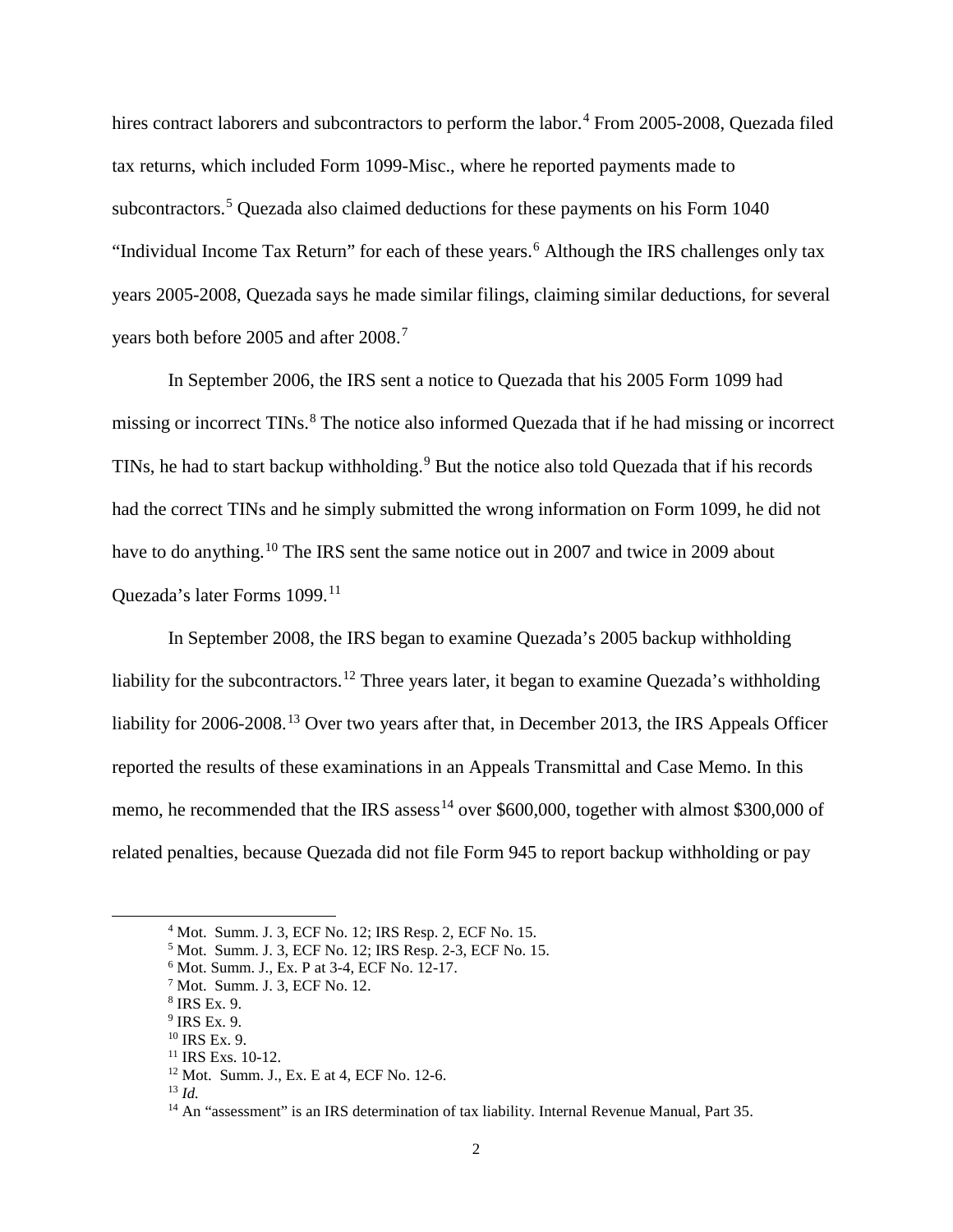backup withholding taxes in 2005-2008.[15](#page-2-0) In February 2014—more than three years after Quezada filed his Forms 1040 and 1099—the IRS assessed his tax liability for 2005-2008.[16](#page-2-1) A year later, in March 2015, the IRS sent Quezada a Notice of Determination, concluding that Quezada owed over \$1.2 million, including interest and late payment penalties.<sup>[17](#page-2-2)</sup>

About a year later, the Quezadas filed under chapter 11 of the Bankruptcy Code.<sup>[18](#page-2-3)</sup> Soon after, the IRS filed a \$1,269,561 proof of claim.<sup>[19](#page-2-4)</sup> In response, the Quezadas filed this adversary proceeding to determine the debt's dischargeability under section  $523(a)(1)$ , <sup>[20](#page-2-5)</sup> and for declaratory relief from the taxes listed in the IRS proof of claim under section  $505(a)(1)$ .<sup>[21](#page-2-6)</sup>

## **II. ANALYSIS**

Quezada argues that by the time the IRS assessed his taxes, the 3-year statute of limitations had run, so the IRS is barred from collecting on the alleged deficiency.<sup>[22](#page-2-7)</sup> Under the Internal Revenue Code, the IRS must assess a tax within 3 years after the return relating to that tax is filed, even if the return is filed late.<sup>[23](#page-2-8)</sup> One exception to the general rule is that if no return is filed, there is no limit on when the IRS must assess a tax.

The parties agree that the burden of proof for the defense lies on Quezada.<sup>[24](#page-2-9)</sup> Quezada argues that his Forms 1040 and 1099 are "returns" that, once filed, triggered the 3-year

<span id="page-2-0"></span> <sup>15</sup> Mot. Summ. J., Ex. O at 1, ECF No. 12-16.

<sup>&</sup>lt;sup>16</sup> Mot. Summ. J., Ex. E at 5, ECF No. 12-6.<br><sup>17</sup> Mot. Summ. J., Ex. P at 3, ECF No. 12-17.

<sup>&</sup>lt;sup>18</sup> In re Ouezada, 16-10467 (filed Apr. 21, 2016).

<sup>19</sup> Mot. Summ. J., Ex. F at 2, ECF No. 12-8.

<sup>&</sup>lt;sup>20</sup> Bankruptcy Code section 523(a)(1) excepts from the discharge taxes for which a return was not filed.

<sup>21</sup> Compl., ECF No. 1.

<span id="page-2-9"></span><span id="page-2-8"></span><span id="page-2-7"></span><span id="page-2-6"></span><span id="page-2-5"></span><span id="page-2-4"></span><span id="page-2-3"></span><span id="page-2-2"></span><span id="page-2-1"></span><sup>&</sup>lt;sup>22</sup> Quezada made other arguments as well, but at trial counsel clarified that this was the only defense he was relying on. Trial Transcript 4:21-7:5, ECF No. 58. *See also* Pls.' Trial Br. 3, ECF No. 57.

 $23$  26 U.S.C. § 6501(c)(3).

<sup>24</sup> Joint Pre-Trial Order 32, ECF No. 40.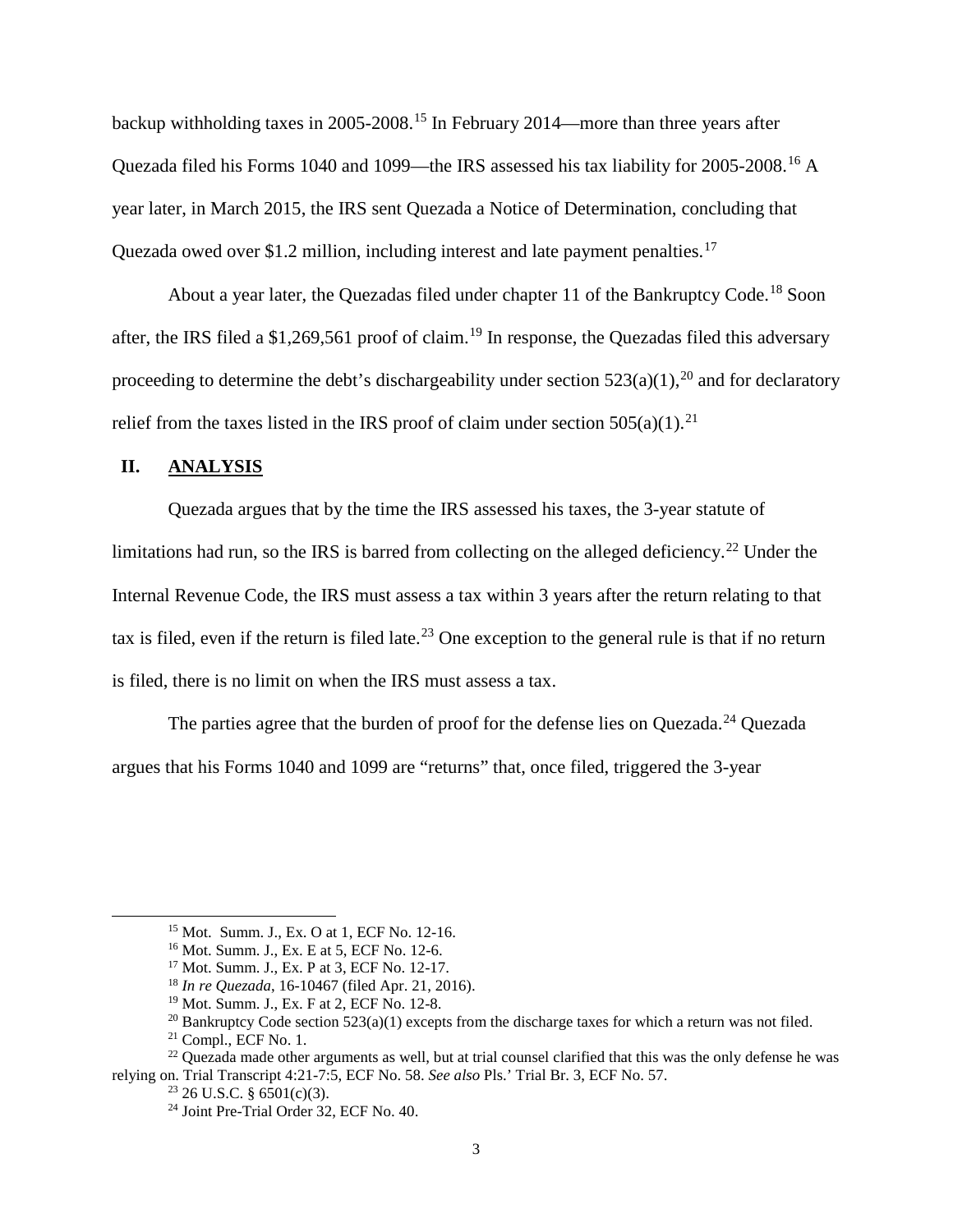limitation. [25](#page-3-0) The IRS counters that Quezada had to file Forms 945, and because the Forms 945 were never filed the statute of limitations has not begun to run.<sup>[26](#page-3-1)</sup>

#### **A. Quezada needed to file Forms 945.**

Quezada claimed deductions for subcontractor expenses on his income taxes.<sup>[27](#page-3-2)</sup> To claim these deductions, Quezada needed to file Schedule C and Form 1099—both of which he attached to each of his Forms 1040.<sup>[28](#page-3-3)</sup> Though business owners generally do not have to withhold or pay taxes on payments to independent contractors,  $2<sup>9</sup>$  there are some circumstances, specified in the statute, under which they must conduct backup withholding. Specifically, when a business owner pays an independent contractor, if the independent contractor fails to give his TIN to the business owner, or if the [IRS] notifies the business owner that the TIN furnished by the independent contractor is incorrect, then the business owner must deduct backup withholding from the independent contractor's paycheck and pay it to the IRS with Form 945. [30](#page-3-5)

Quezada filed Forms 1099 for tax years 2005 through 2008 that were missing subcontractor TINs.<sup>[31](#page-3-6)</sup> For each tax year in question, the IRS sent notices to Quezada that his Forms 1099 were missing TINs and informed him of the 28% backup withholding requirement.<sup>[32](#page-3-7)</sup>

Quezada argues that he did not have to file Form 945 because he had all his subcontractor TINs in his records, but made a mistake by omitting the information on his Forms 1099.<sup>[33](#page-3-8)</sup> To support this, Quezada testified that he collected the TINs from all his subcontractors.<sup>[34](#page-3-9)</sup> He said

<span id="page-3-4"></span><sup>29</sup> *Id.* at 8.

<span id="page-3-0"></span> <sup>25</sup> Pls.' Trial Br. 3, ECF No. 57.

<span id="page-3-1"></span><sup>26</sup> United State of America's Post-Trial Br. 14, ECF No. 60.

<span id="page-3-2"></span><sup>27</sup> Joint Pre-Trial Order 7, ECF No. 40.

<span id="page-3-3"></span><sup>28</sup> *Id.* at 7-8.

<span id="page-3-5"></span><sup>30</sup> 26 U.S.C. § 3406(a)(1), 26 C.F.R. § 31.6011(a)-4.

<span id="page-3-7"></span><span id="page-3-6"></span><sup>31</sup> *See* IRS Exs. 9-12.

<sup>32</sup> IRS Exs. 9-12.

<sup>33</sup> Trial Transcript 13:8-16, ECF No. 58.

<span id="page-3-9"></span><span id="page-3-8"></span><sup>34</sup> *Id.* at 12:22-23.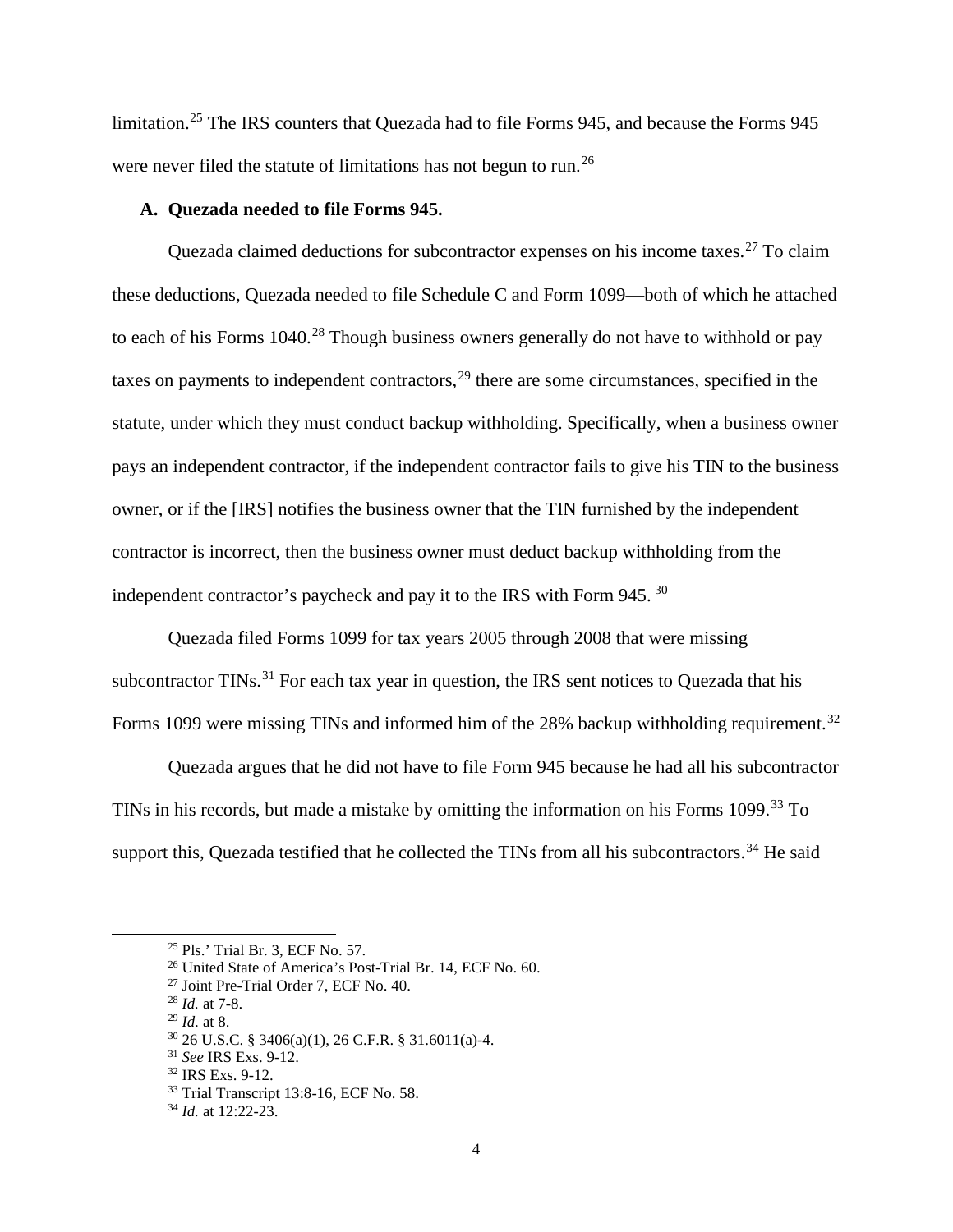that he kept all of them in a notebook and a ledger.<sup>[35](#page-4-0)</sup> But Quezada was unable to provide those records or other documents showing that he had the TINs when he filed the 1099 forms. Further, Quezada signed a sworn statement that he "did not obtain Social Security numbers (SSN) or Taxpayer Identification numbers (TIN) from all of [his] subcontractors."<sup>[36](#page-4-1)</sup> In this statement, Quezada also says he was trying to collect all the SSNs and TINs, which confirms that Quezada's records were incomplete and he should have begun backup withholding as directed in the notices and as required by statute. Because backup withholding was required, Quezada was also required to file Forms 945.

### **B. The IRS is not barred by the statute of limitations.**

Because Quezada was required, but failed, to conduct backup withholding and file Forms 945, the statute of limitations has not begun to run.[37](#page-4-2) In *Commissioner v. Lane-Wells*, [38](#page-4-3) the taxpayer had filed corporation tax returns on Form 1120 but did not file Form 1120H, the return required for personal holding companies, because it believed that it was unnecessary.<sup>[39](#page-4-4)</sup> The Supreme Court held that because the taxpayer was subject to two liabilities, and thus required to file two separate returns, the statute of limitations did not begin to run with the filing of Form 1120.[40](#page-4-5)

Quezada argues that the fact that he did not conduct backup withholding was evident from his Form 1099, so the IRS could have assessed liability based on them.<sup>[41](#page-4-6)</sup> And Quezada points out that all the information needed to assess the amount of backup withholding is in his

 <sup>35</sup> *Id.* at 13:22-14:5.

<sup>36</sup> Pl.'s Ex. 41 at 3.

<sup>37</sup> 26 U.S.C. § 6501(a).

<sup>38</sup> *Commissioner of Internal Revenue v. Lane-Wells Co. et al.*, 321 U.S. 219 (1944).

<sup>39</sup> *Id.* at 220.

<sup>40</sup> *Id.* at 222-24.

<span id="page-4-6"></span><span id="page-4-5"></span><span id="page-4-4"></span><span id="page-4-3"></span><span id="page-4-2"></span><span id="page-4-1"></span><span id="page-4-0"></span><sup>41</sup> Quezada cites *Hulett v. Commissioner*, where the tax court found that the first two pages of the tax payer's form 1040 was enough to calculate liability. *Hulett v. Commissioner*, 150 T.C. 4, 14 (2018).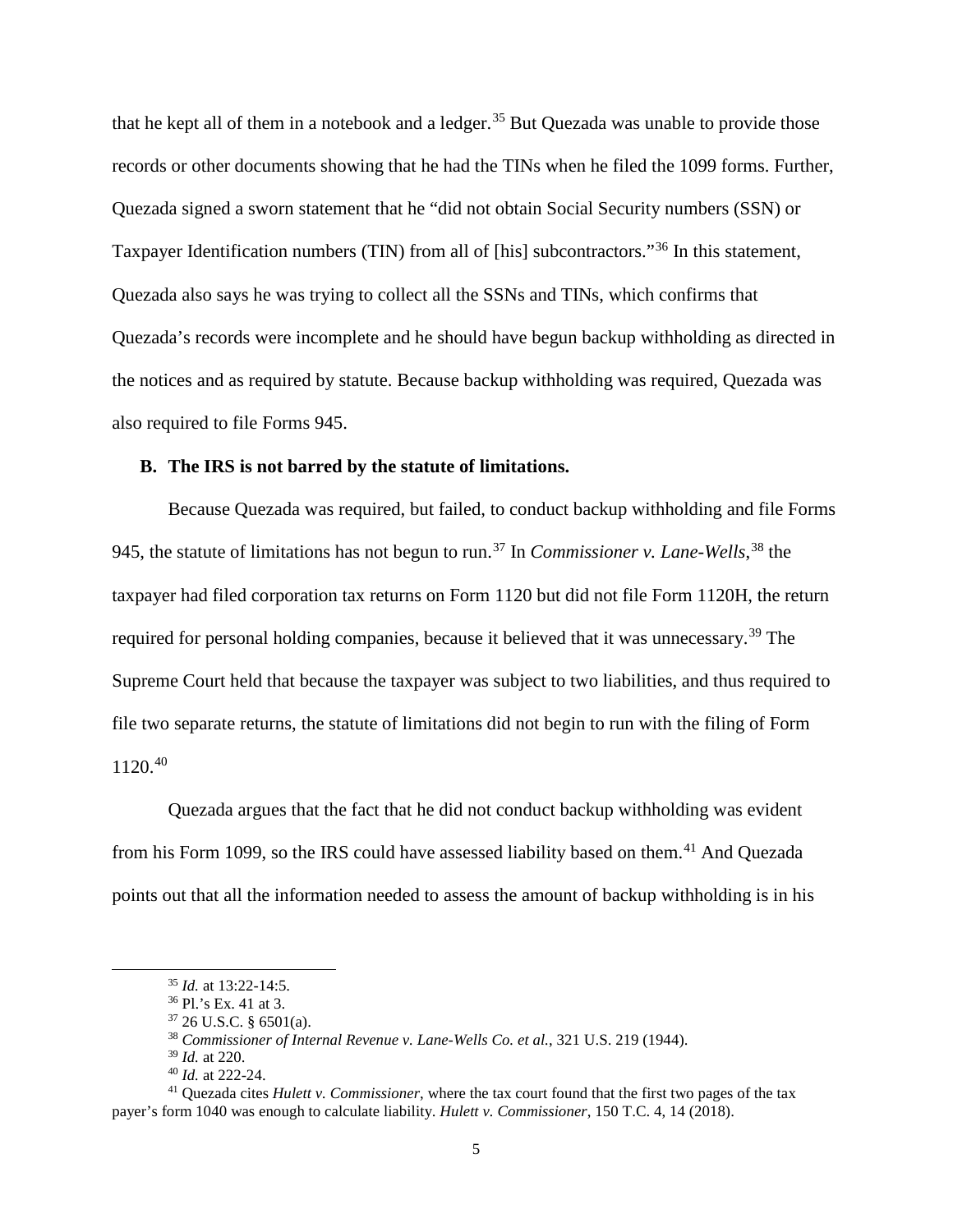Form 1040, and so the Form 1040 should count as a return under *Beard v. Commissioner.*[42](#page-5-0) But this very argument was made and rejected in *Lane-Wells*. In *Lane-Wells,* the lower court found that the Form 1120 "showed all the facts necessary for the respondent to compute the taxes as a personal holding company obligation."[43](#page-5-1) So the Court "assumed" that the information contained in the filed Form 1120 was the same as that called for by the Form 1120H but stated that "the Treasury was fully within the statute in requiring that information in a separate return."<sup>[44](#page-5-2)</sup> The Court distinguished the *Germantown Trust* case, in which a return on the wrong form was treated as the "return" for purpose of the limitation statute, because *Germantown* involved only one liability—income tax.[45](#page-5-3) Unlike *Germantown, Lane-Wells* involved two different tax liabilities and two different returns.

So too here. Quezada also faced two liabilities—income taxes and backup withholding and needed to file two returns, Forms 1040 and 945. The statute requires business owners to collect their subcontractors' TINs and report them on Forms 1099 so the IRS can verify that the subcontractors were paying the correct amount in income taxes.<sup>[46](#page-5-4)</sup> Without the TINs, the IRS cannot tell whether the subcontractors are paying their taxes, so the statute requires the employer to deduct backup withholding and report that backup withholding on Form 945.<sup>[47](#page-5-5)</sup> Put another way, Quezada claimed deductions for the amounts he paid his subcontractors. To see whether he properly claimed those deductions, the IRS had to confirm that the subcontractors paid income

 <sup>42</sup> Pls.' Trial Br. 10, ECF No. 57.

<sup>43</sup> *Lane-Wells*, 321 U.S. at 223.

<sup>44</sup> *Id.* at 223.

<span id="page-5-3"></span><span id="page-5-2"></span><span id="page-5-1"></span><span id="page-5-0"></span><sup>45</sup> So too in the Hulett case cited by Quezada. Hulett perhaps involved two liabilities – VI and US income taxes. But only one *type* of tax. 46 26 U.S.C. § 3406. *See also* Trial Transcript 6:23-25, ECF No. 58.

<span id="page-5-5"></span><span id="page-5-4"></span><sup>47</sup> 26 U.S.C. § 3406, 26 C.F.R. § 31.6011(a)-4. *See also* Trial Transcript 6:23-7:3, ECF No. 58; Joint Pre-Trial Order 13, ECF No. 40.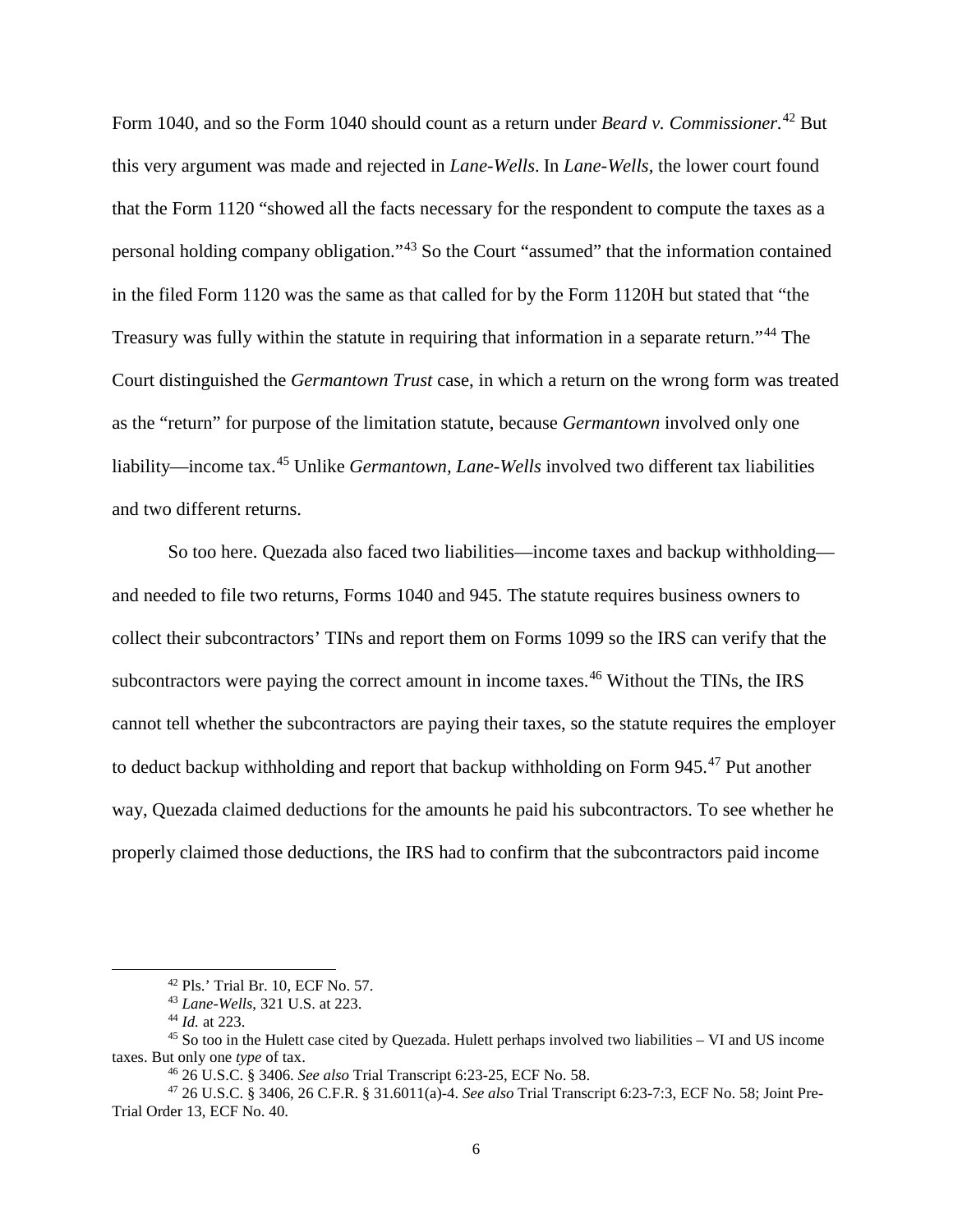on the amounts claimed as deductions by Quezada—and this could not be done without the TINs.

## **C. Even under** *Beard***, the IRS would not be barred.**

Quezada argues that the proper analysis is the one announced by the tax court in *Beard v. Commissioner*. [48](#page-6-0) Specifically, Quezada argues that under *Beard*, the Forms 1040 and 1099 he filed are returns sufficient to trigger the section 6501 statute of limitations. The court in *Beard* analyzed Supreme Court cases to distill a "test to determine whether a document is sufficient for statute of limitations purposes."[49](#page-6-1) The elements are

> First, there must be sufficient data to calculate tax liability; second, the document must purport to be a return; third, there must be an honest and reasonable attempt to satisfy the requirements of the tax law; and fourth, the taxpayer must execute the return under penalties of perjury.[50](#page-6-2)

But all the cases Quezada cited that use the *Beard* analysis involve only one liability, which, as explained above, is not so here. Because there is more than one liability here, *Lane-Wells* controls. Yet the same result would be reached applying a *Beard* analysis.

## **a. Sufficient data to calculate tax liability.**

Quezada argues that missing TINs are "not relevant to his tax liability."[51](#page-6-3) But that's incorrect. Whether Quezada properly claimed deductions depends on whether the subcontractors paid taxes on the income Quezeda shielded by claiming those deductions. So to determine whether Quezada properly claimed his deductions, the IRS needs to have the subcontractors' TINs to verify how much they paid in income taxes. The IRS informed Quezada that backup

<span id="page-6-0"></span> <sup>48</sup> *Beard v. Commissioner*, 82 T.C. 766 (1984), aff'd 793 F.2d 139 (6th Cir. 1986).

<span id="page-6-1"></span><sup>49</sup> *Id.* at 777 (1984).

<sup>50</sup> *Id*.

<span id="page-6-3"></span><span id="page-6-2"></span><sup>51</sup> Trial Transcript 6:16-21, ECF No. 58.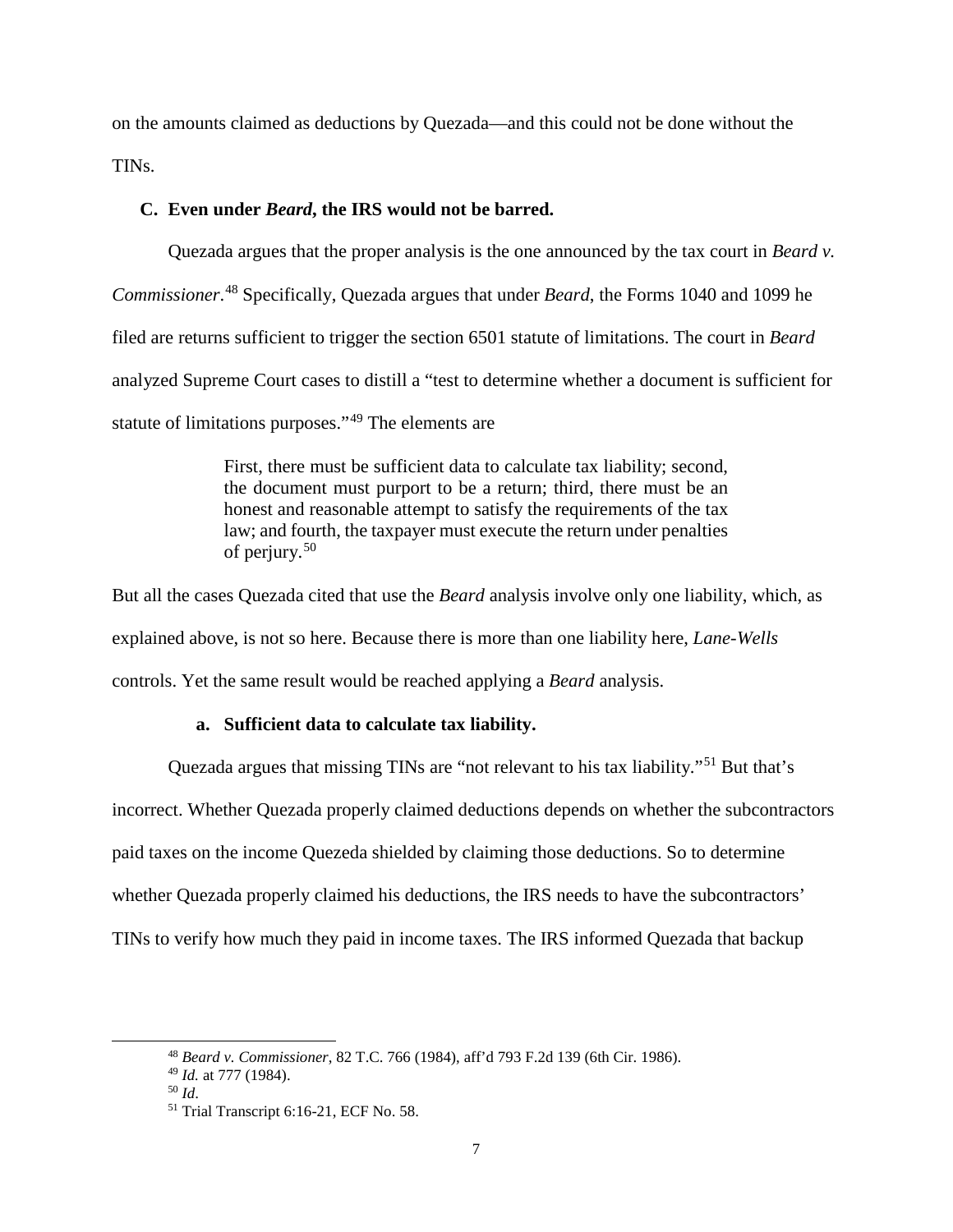withholding is required if he did not have the correct TINs in his records.<sup>[52](#page-7-0)</sup> The way the IRS could find out if Quezada conducted backup withholding would be through Form 945. In other words, to give the IRS sufficient data to calculate tax liability, it needed either the TINs on Form 1099 or withholding reported on Form 945. Except for TINs of some subcontractors, Quezada provided neither.

Quezada points out that the IRS had sufficient data to calculate tax liability because it calculated it when it assessed taxes and filed its claim in Quezada's bankruptcy case. This argument is sophistry. The IRS could assess a supposed liability based on the missing TINs and the lack of any backup withholding. But to accurately calculate the liability, the IRS had to know if the contractors paid taxes on the income they earned working for Quezeda, and this the IRS could not do without the TINs.

### **b. Document must purport to be a return.**

It is uncontested that the Forms l040 and 1099, relied on by Quezeda, purport to be returns. This element is satisfied.

#### **c. Honest and reasonable attempt to satisfy the requirements of tax law.**

The Supreme Court in *Zellerbach v. Helvering* explained that "an honest and genuine endeavor to satisfy the law" excuses a return that does not have "perfect accuracy or completeness."[53](#page-7-1) The court in a later opinion found returns that "appeared on their faces to constitute endeavors to satisfy the law" to be returns that triggered the statute of limitations.<sup>[54](#page-7-2)</sup>

Quezada's Forms 1099 had missing TINs four years in a row.[55](#page-7-3) The TINs were not

<span id="page-7-0"></span> <sup>52</sup> IRS Exs. 9, 10, 11, 12.

<span id="page-7-1"></span><sup>53</sup> *Zellerbach Paper Co. v. Helvering,* 298 U.S. 172, 180 (1934).

<span id="page-7-2"></span><sup>54</sup> *Badaracco v. Commissioner*, 464 U.S. 384, 397 (1984).

<span id="page-7-3"></span><sup>55</sup> IRS Exs. 9, 10, 11, 12.